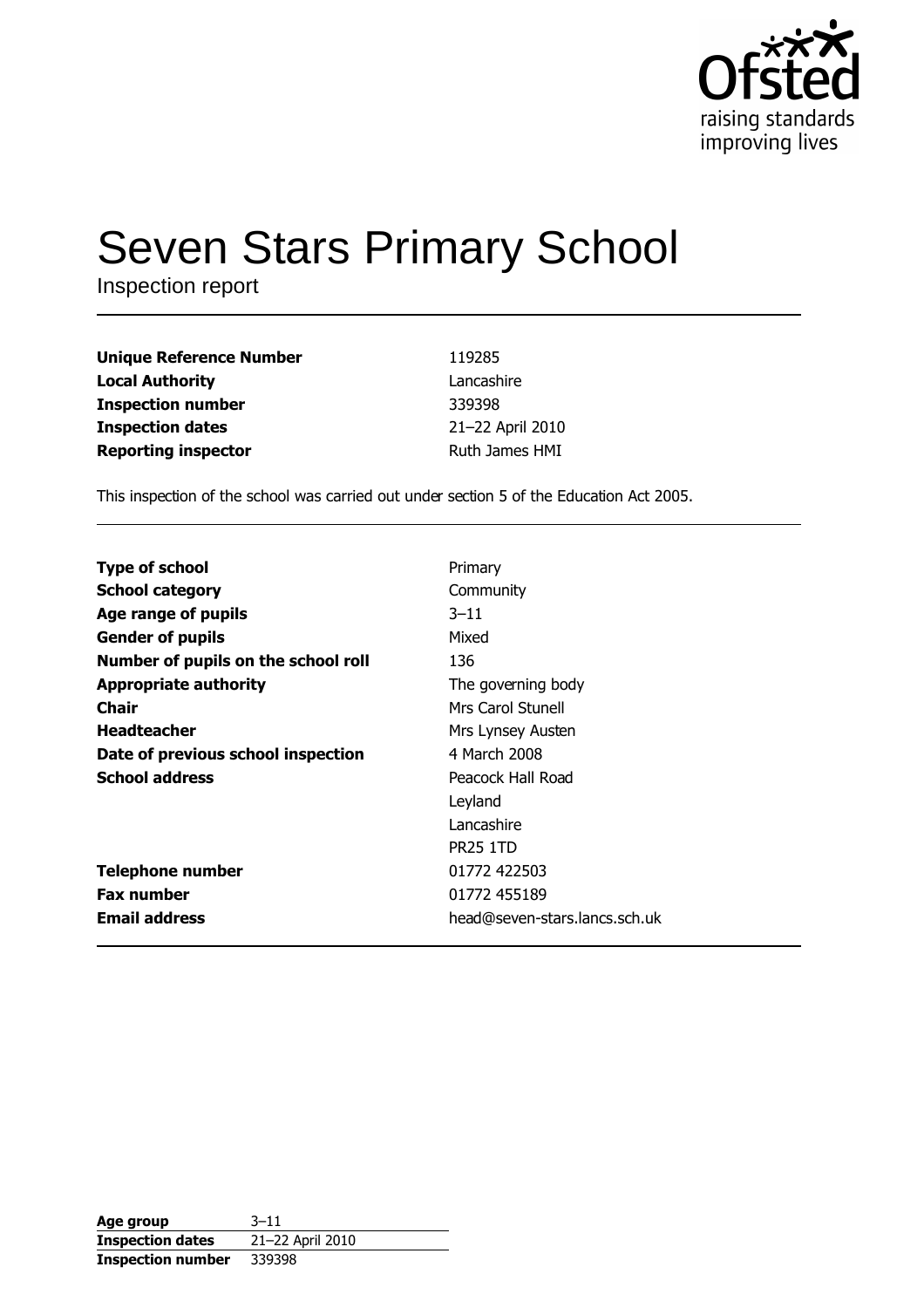The Office for Standards in Education, Children's Services and Skills (Ofsted) regulates and inspects to achieve excellence in the care of children and young people, and in education and skills for learners of all ages. It regulates and inspects childcare and children's social care, and inspects the Children and Family Court Advisory Support Service (Cafcass), schools, colleges, initial teacher training, work-based learning and skills training, adult and community learning, and education and training in prisons and other secure establishments. It rates council children's services, and inspects services for looked after children, safequarding and child protection.

Further copies of this report are obtainable from the school. Under the Education Act 2005, the school must provide a copy of this report free of charge to certain categories of people. A charge not exceeding the full cost of reproduction may be made for any other copies supplied.

If you would like a copy of this document in a different format, such as large print or Braille, please telephone 08456 404045, or email enquiries@ofsted.gov.uk.

You may copy all or parts of this document for non-commercial educational purposes, as long as you give details of the source and date of publication and do not alter the documentation in any way.

Royal Exchange Buildings St Ann's Square Manchester M2 7LA T: 08456 404045 Textphone: 0161 618 8524 E: enquiries@ofsted.gov.uk W: www.ofsted.gov.uk

© Crown copyright 2010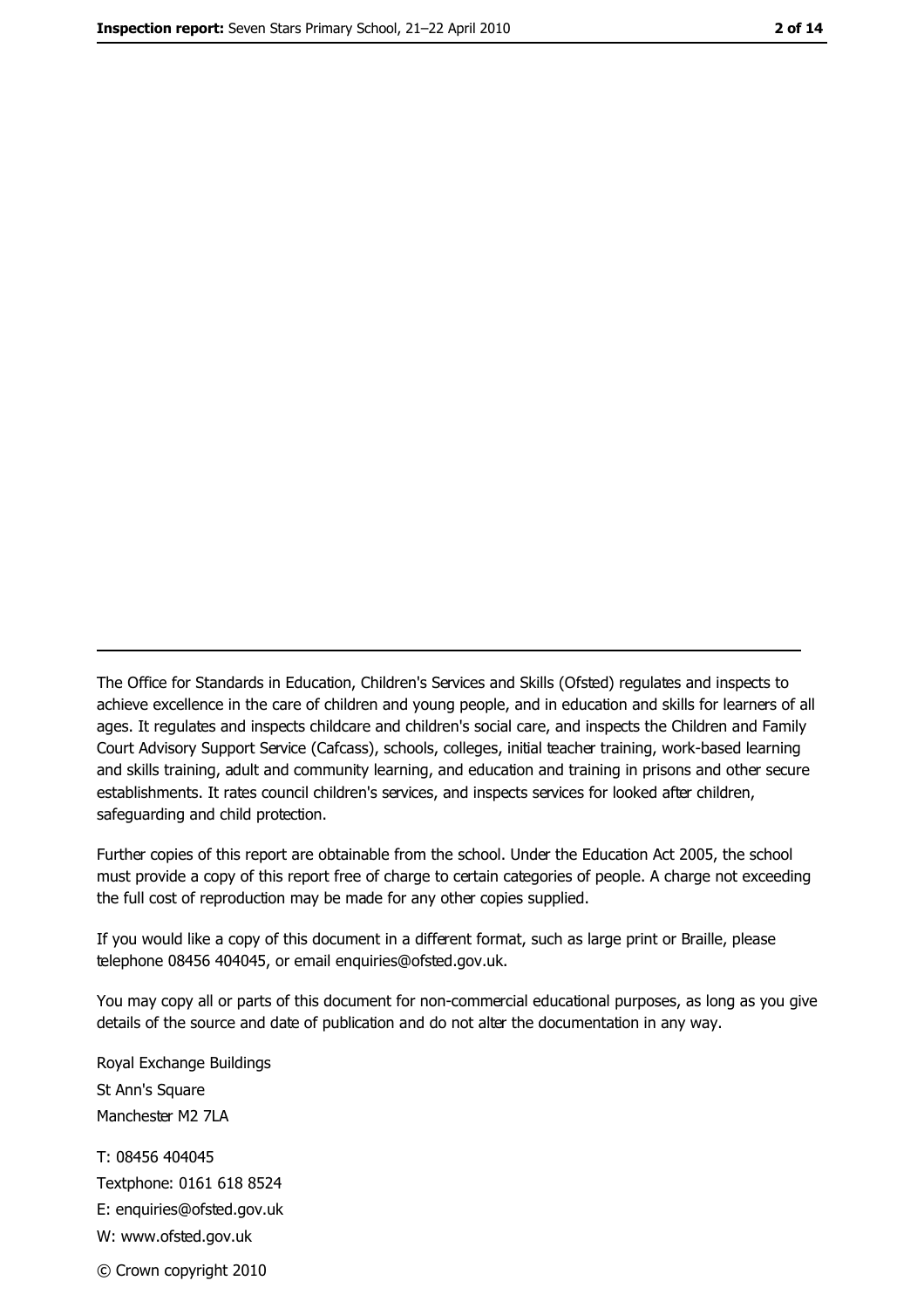# **Introduction**

This inspection was carried out by two of Her Majesty's Inspectors and one additional inspector. Thirteen lessons were observed and seven teachers seen. Meetings were held with the headteacher and other members of school staff, groups of pupils and with governors. Inspectors observed the school's work, and looked at documentation including policies and minutes of meetings. The responses to 37 questionnaires from parents and carers were analysed.

The inspection team reviewed many aspects of the school's work. It looked in detail at the following:

- pupils' attainment and progress in Key Stage 1, especially in writing  $\blacksquare$
- the attainment and progress of different groups of pupils  $\blacksquare$
- the effectiveness of the school's strategies to improve attendance  $\blacksquare$
- the leadership and management of improvement initiatives and their impact.  $\blacksquare$

### Information about the school

Seven Stars Primary School is smaller than average. The large majority of pupils are of White British origin. The proportion of pupils that are eligible for free school meals is very high. The proportion of pupils with special educational needs and/or disabilities is well above that found nationally, as is the proportion with a statement of special educational needs. The school has acquired Investors in People status, Healthy Schools status and the Activemark.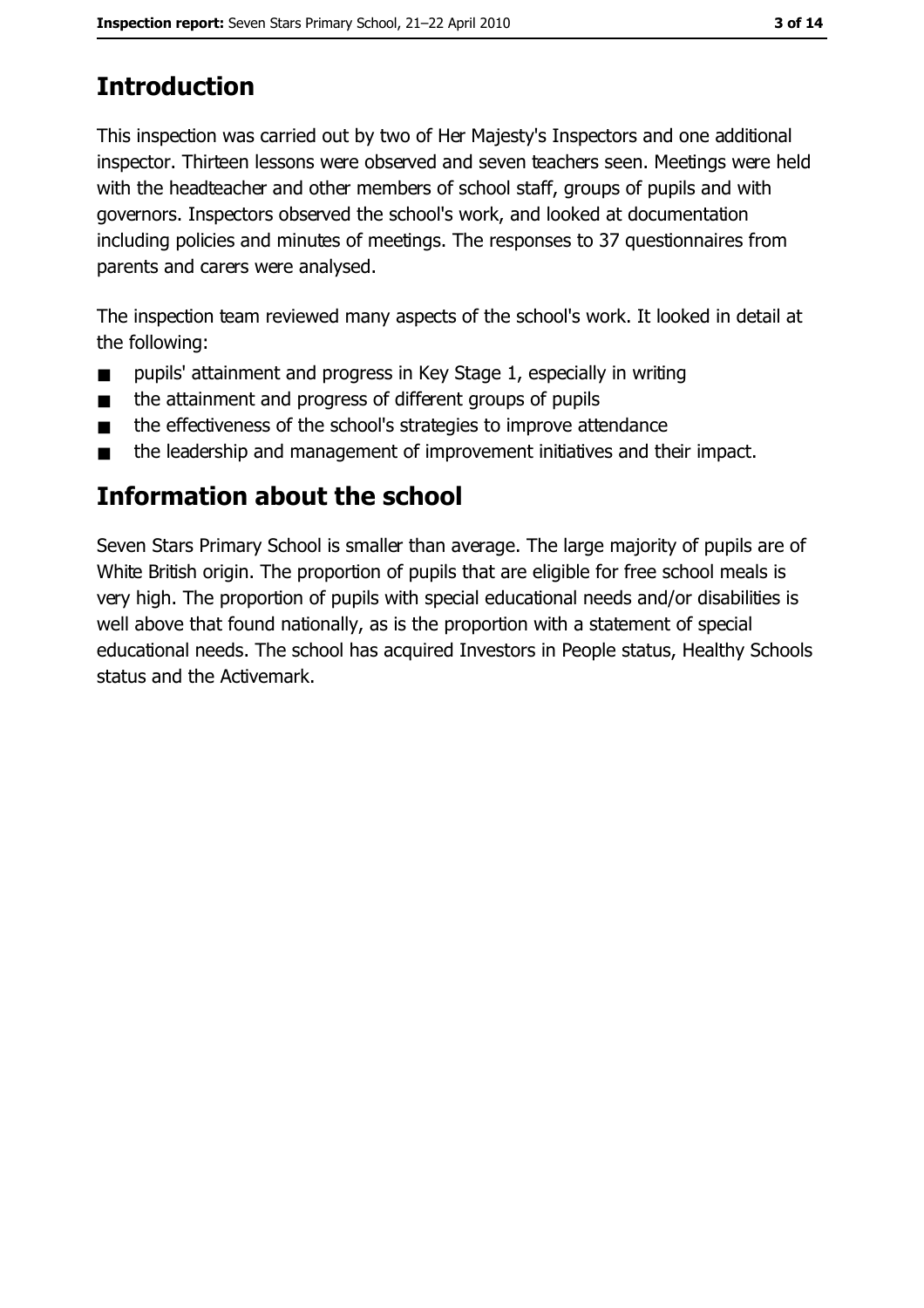# **Inspection judgements**

# Overall effectiveness: how good is the school?

### The school's capacity for sustained improvement

### **Main findings**

This is a good school where care, guidance and support are outstanding, enabling pupils to flourish in a happy and well-organised environment. Parents and carers are very positive about the work of the school.

From starting points which are well below those typical of their age when they start in Nursery or Reception, pupils are making good progress as a result of the good teaching they receive. Standards at the end of Year 2 and Year 6 have been below average for a number of years, partly because of a legacy of underachievement. Current assessment data from the school and inspection evidence are indicative of rising standards at all key stages, brought about because of the wide-ranging improvements, especially in the quality of teaching. Much work has been done to improve standards in writing and this is beginning to pay dividends in both Key Stage 1 and Key Stage 2, but remains an area for improvement. High levels of effective support for pupils with special educational needs and/or disabilities help this group to make good progress and achieve well.

Excellent leadership by the headteacher has led to a transformation in the culture and ethos in the school in recent years and she is ably supported by the deputy headteacher and other senior staff and coordinators. The ethos of the school is open and welcoming which creates a safe and happy environment for learning. Staff know pupils and their families very well and any pupils in need of additional support are identified early. Very effective help is given to address pupils' particular needs, often through contact with a range of other professionals or by skilled teachers and support staff. There are good links with local secondary schools, which help the transition for older pupils.

Behaviour observed by inspectors around the school and in lessons is good for the vast majority of pupils, especially in Key Stage 2. Pupils are polite and friendly and treat others with respect. However, in Key Stage 1 the challenging behaviour of a few pupils makes it difficult at times for them to take full advantage of all the learning opportunities. Staff use sensible strategies to deal with this misbehaviour and to ensure that it does not impact adversely on others. The vigorous efforts of the school to encourage regular attendance are working and attendance is now broadly average. Nevertheless, there is more work to do to increase the proportion of pupils with highest level of attendance.

Teaching is good. Teachers are enthusiastic, reflective practitioners and have good relationships with pupils. Lessons provide a variety of interesting learning experiences. A rigorous assessment system and formal progress reviews help to ensure that teachers make effective use of assessment information in planning, but there are instances of whole-class teaching which do not always meet the needs of pupils of different ages and

| ۰. |  |
|----|--|
|    |  |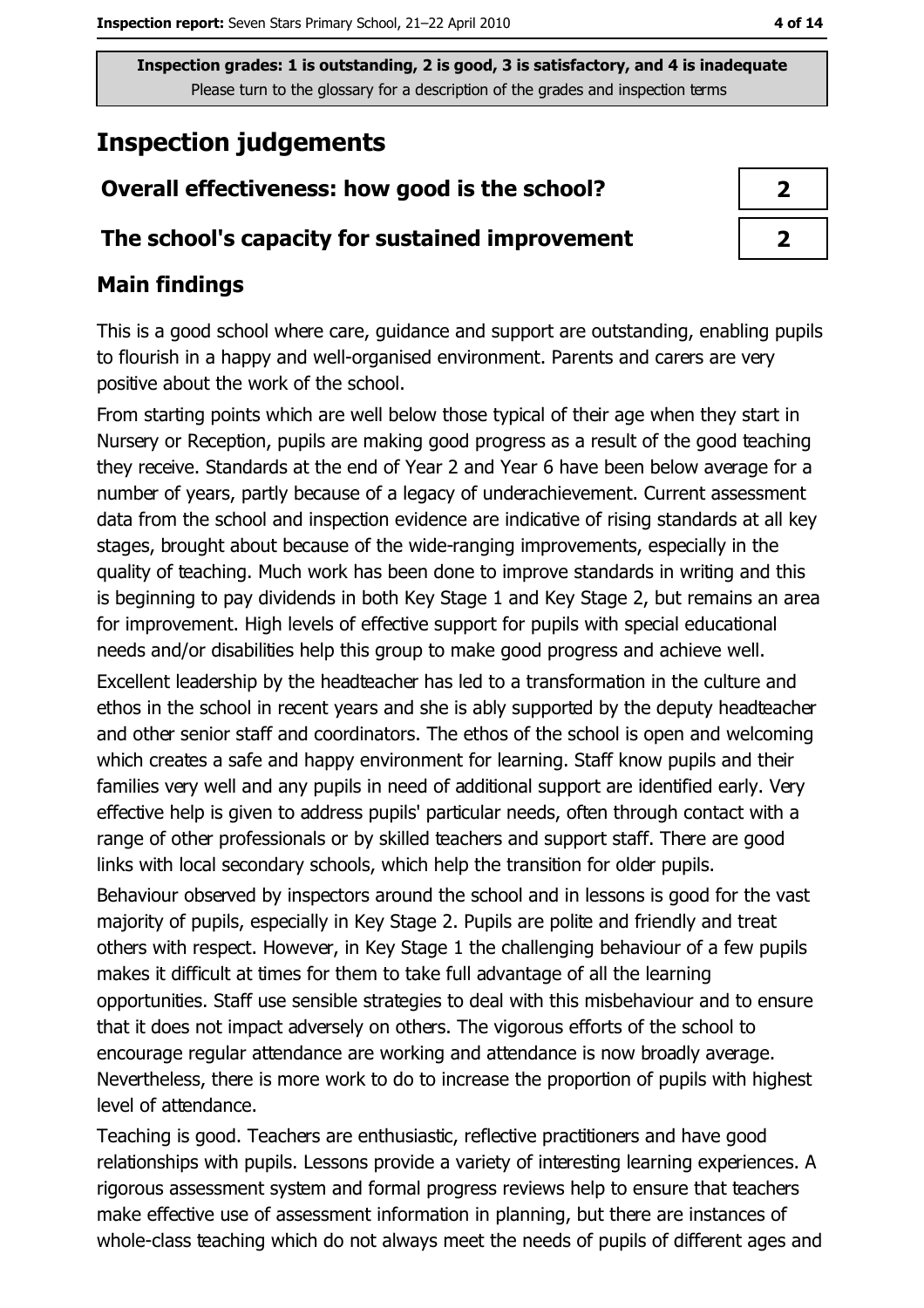abilities. The curriculum has been developed to provide more hands-on experiences for pupils to help put learning into context and to promote links between different subjects. Extra-curricular opportunities are a strength and there is enthusiastic participation in options including a range of sports.

The school's self-evaluation clearly identifies strengths and areas for development and very effective systems are in place to continue the drive for improvement. The school's development plan includes clear actions to address the key priorities. Consequently, there is good capacity to improve further. Governors display a range of valuable skills and provide good levels of challenge and support. The school provides good value for money.

### What does the school need to do to improve further?

- Raise standards further by:  $\blacksquare$ 
	- providing more opportunities for pupils to practise their writing skills and improve their spelling
	- ensuring that in all lessons teachers plan work at the appropriate level of difficulty and challenge for pupils of different ages and abilities
	- developing additional, individual and specific strategies for behaviour management for the few pupils in Key Stage 1 who present challenging behaviour.
- Improve the proportion of pupils with higher levels of attendance by:  $\blacksquare$ 
	- refining and developing existing strategies
	- working closely with relevant agencies and pupils and their parents and carers.

### **Outcomes for individuals and groups of pupils**

Pupils enjoy their lessons and achieve well. They display positive attitudes to learning and respond enthusiastically in class because of the good teaching they receive. They are very keen to answer questions and cooperate well in group activities, striving to do their hest.

In the past standards have been below average, but the school's assessment data and lesson observations show that standards for current pupils are rising. Progress measures, the school's assessment data and observations of lessons, together with scrutiny of work, all show that pupils are making good progress from well below average starting points. Boys reached higher standards than girls in 2009, although progress measures show that both groups made good progress. Standards in writing, although improving well, remain a priority for the school. Pupils with special educational needs and/or disabilities also make good progress because of support that is carefully tailored to their needs and because their progress is monitored assiduously by the adults. Any pupils who fall behind benefit from early, effective interventions to help them catch up. The vast majority of pupils behave well, both in lessons and around school. Pupils are

### $\overline{\mathbf{2}}$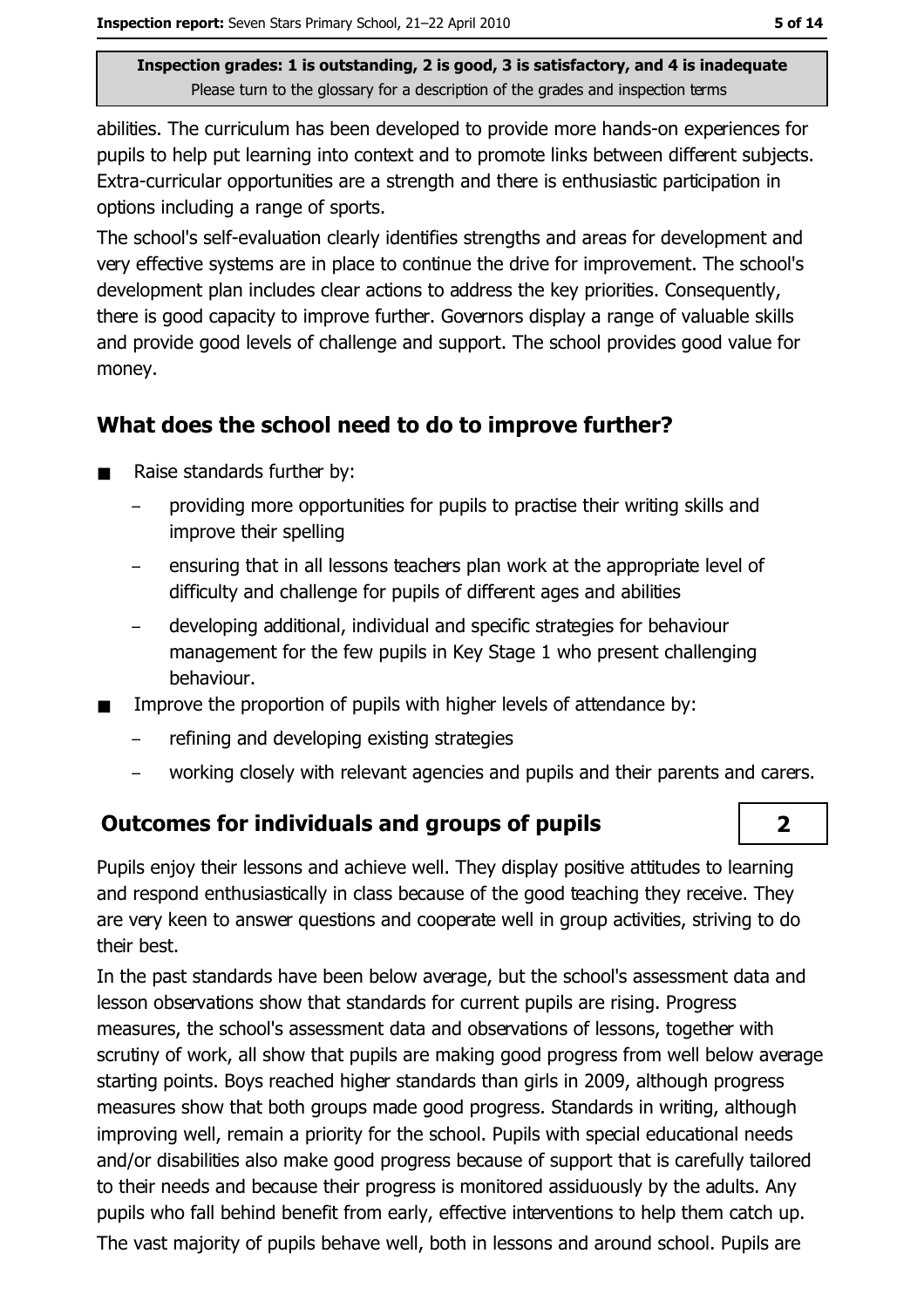friendly and helpful, treating adults and other pupils courteously and with respect. However, a tiny minority of pupils in Key Stage 1 present challenging behaviour. The school's clear and sensible strategies for managing behaviour have brought about significant improvement in a relatively short time. Staff recognise that there is more to be done to ensure that these few pupils can participate fully and productively in lessons at all times.

Pupils are rightly proud of their school. Older pupils show good levels of care for the vounger ones. They have a well-developed sense of social and moral issues, but their knowledge and understanding of other cultures, although improving, is less strong. Pupils talk confidently and enthusiastically about healthy lifestyles, which are encouraged through the varied programme of extra-curricular sports.

Attendance has improved and is now about average as a result of the strenuous efforts of the school and partner agencies. While some individual cases of poor attendance are associated with specific medical and other issues, the proportion of pupils with the highest level of attendance remains too low.

These are the grades for pupils' outcomes

| Pupils' achievement and the extent to which they enjoy their learning                                                     |                         |  |
|---------------------------------------------------------------------------------------------------------------------------|-------------------------|--|
| Taking into account:<br>Pupils' attainment <sup>1</sup>                                                                   | 3                       |  |
| The quality of pupils' learning and their progress                                                                        | $\overline{2}$          |  |
| The quality of learning for pupils with special educational needs and/or<br>disabilities and their progress               | $\overline{2}$          |  |
| The extent to which pupils feel safe                                                                                      | $\overline{\mathbf{2}}$ |  |
| <b>Pupils' behaviour</b>                                                                                                  | $\overline{2}$          |  |
| The extent to which pupils adopt healthy lifestyles                                                                       | $\overline{\mathbf{2}}$ |  |
| The extent to which pupils contribute to the school and wider community                                                   |                         |  |
| The extent to which pupils develop workplace and other skills that will<br>contribute to their future economic well-being | 3                       |  |
| Taking into account:<br>Pupils' attendance <sup>1</sup>                                                                   | 3                       |  |
| The extent of pupils' spiritual, moral, social and cultural development                                                   | 3                       |  |

### How effective is the provision?

The grades for attainment and attendance are: 1 is high; 2 is above average; 3 is broadly average; and 4 is low.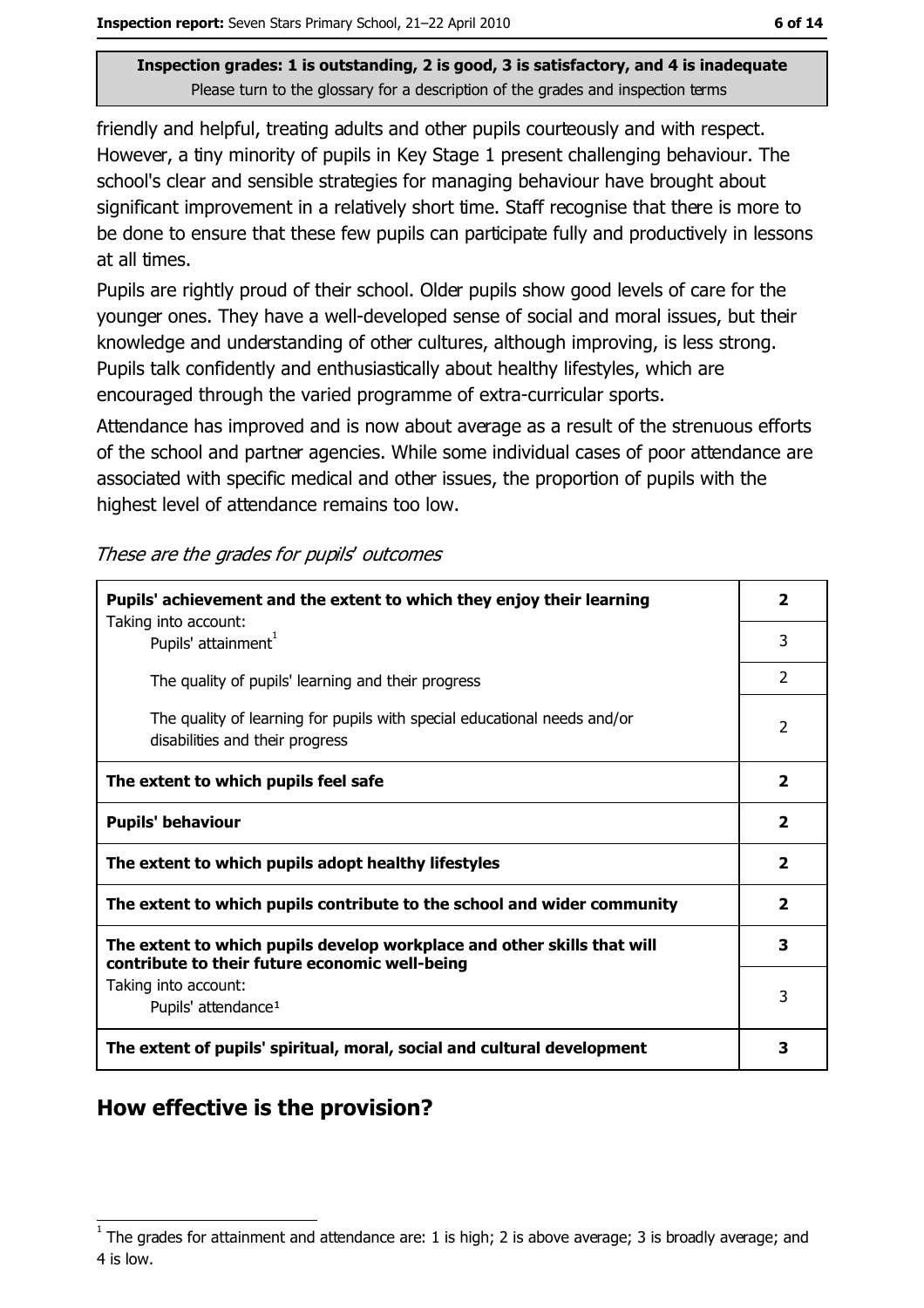Teaching is good overall, promoting good learning and progress. The majority of lessons observed were good, with instances of outstanding and satisfactory teaching also seen. Teachers are enthusiastic practitioners and have very good relationships with pupils. Explanations are very clear and lessons include a range of learning activities which engage interest and motivate pupils, as well as enabling them to learn new information and practise skills. Effective use is made of question and answer sessions, talk partners and role play. Interactive whiteboards are also used well in some lessons. Weaker features of a few of the lessons observed included overlong teacher-led introductory sessions which did not always meet the needs of pupils of different abilities and ages. The rigorous assessment system involves effective analysis of the progress made by pupils. This information is used well in future planning. Pupils know their targets and marking often effectively pinpoints aspects of work that can be improved.

The curriculum is broad and balanced and provides well-organised and imaginative learning experiences for pupils which facilitate their enjoyment and engagement. The curriculum is reviewed and monitored to ensure that it continues to meet the needs of pupils. Good use is made of feedback from pupils. This has confirmed, for example, that pupils' enjoyment of science is improving as a result of an increased focus on investigative work. The focus on personal, health and social education promotes pupils' personal development and well-being effectively, which is reflected particularly in positive relationships and attitudes to learning. Cross-curricular provision has been well developed and this is clearly evidenced in teachers' planning. Pupils are able to make numeracy and literacy links with other subjects. More work is planned to develop information and communication technology (ICT) provision further and make best use of the spacious well-equipped ICT suite. Extra-curricular opportunities are plentiful and have good take-up, especially cooking, gardening and sports.

Inclusion is a real strength of the school. Very well-targeted support for all pupils has enabled them to make the best of the opportunities available and the school can point to striking examples where pupils have been well supported, enabling them to engage in school life and learning. Multi-agency work with individual families is very effective. The school's nurturing ethos is highly supportive but with high expectations. The work of the school with pupils with special educational needs and/or disabilities and their success is indicative of the fact that this is embedded at all levels. Strategies for behaviour management have been used well and the benefits are visible, especially in Key Stage 2, where no instances of inappropriate behaviour were seen in lessons. There are many examples of the school working to encourage regular attendance both with pupils and their families and carers.

These are the grades for the quality of provision

| The quality of teaching                                                                                    |   |
|------------------------------------------------------------------------------------------------------------|---|
| Taking into account:<br>The use of assessment to support learning                                          |   |
| The extent to which the curriculum meets pupils' needs, including, where<br>relevant, through partnerships | 2 |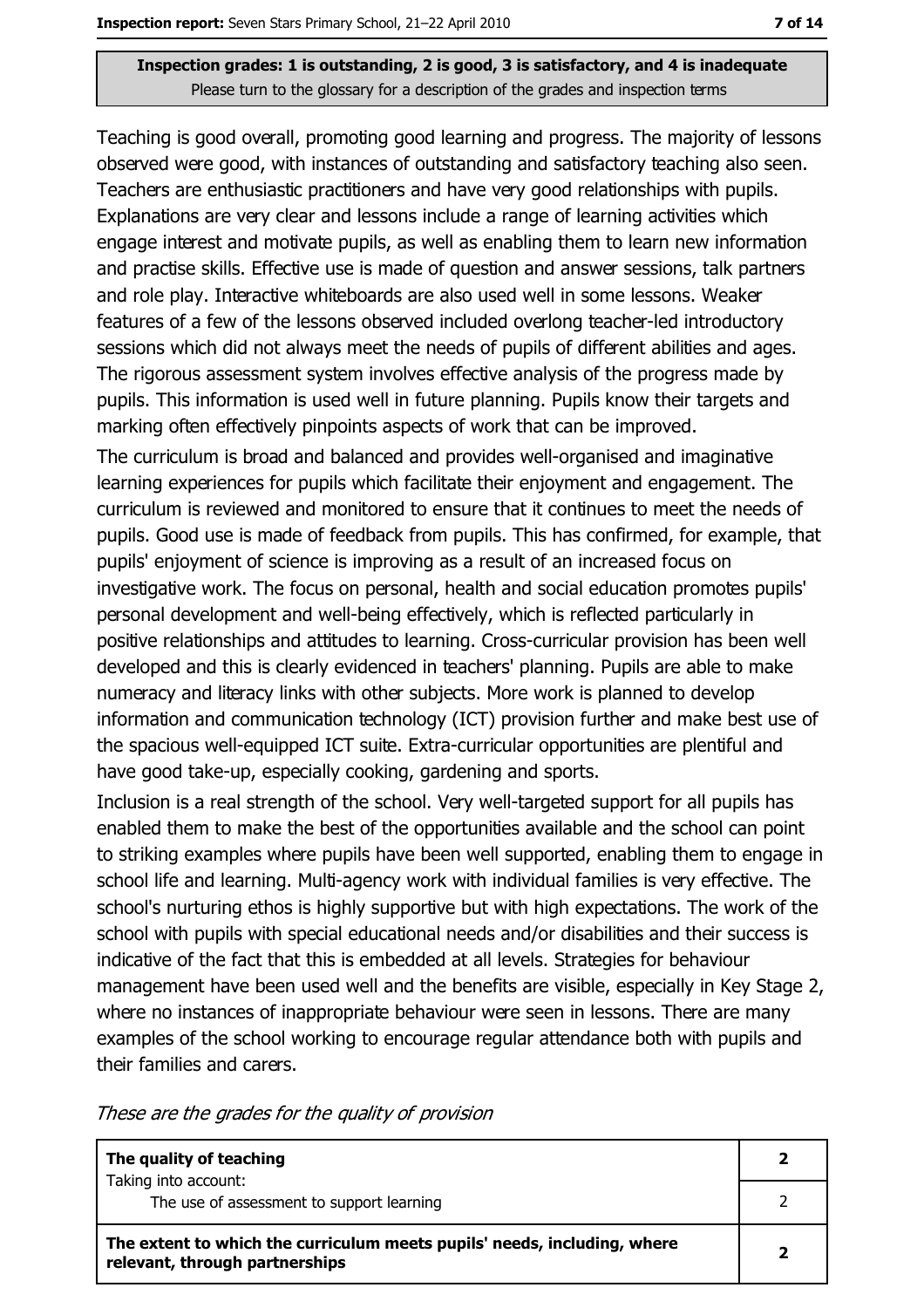#### The effectiveness of care, quidance and support

### How effective are leadership and management?

The very strong and highly effective leadership of the headteacher has played a key role in moving the school forward. She has successfully changed the culture, inspiring staff, raising aspirations and encouraging pupils to achieve their best. There has been a strong drive for improvement, staffing issues have been resolved and there is now a strong sense of common purpose and very good teamwork among all staff. Initiatives to improve the quality of teaching and assessment, attendance and behaviour have all had an impact. Equal opportunities are promoted well. Individualised support for pupils with special educational needs and/or disabilities is a particular strength. There is good awareness of issues around the attainment and progress of different groups, with different teachers leading projects such as improving boys' writing and raising girls' achievement in mathematics. These initiatives are showing benefits.

There is good involvement of senior staff and coordinators in monitoring and evaluating the quality of provision. Safeguarding arrangements are secure and meet requirements. Staff are vigilant in ensuring that there is a safe environment for pupils. The school promotes community cohesion well, especially in terms of the school and immediate local community. Links with a school with a multicultural intake are being developed and themed curricular weeks, such as world week, are used to improve knowledge of other cultures and religions.

Governors have a good understanding of the strengths and areas for development in the school and are highly committed to ensuring that the school continues to improve.

| The effectiveness of leadership and management in embedding ambition and<br>driving improvement                                                                     |                         |  |  |
|---------------------------------------------------------------------------------------------------------------------------------------------------------------------|-------------------------|--|--|
| Taking into account:<br>The leadership and management of teaching and learning                                                                                      | 2                       |  |  |
| The effectiveness of the governing body in challenging and supporting the<br>school so that weaknesses are tackled decisively and statutory responsibilities<br>met | $\mathbf{2}$            |  |  |
| The effectiveness of the school's engagement with parents and carers                                                                                                | $\overline{\mathbf{2}}$ |  |  |
| The effectiveness of partnerships in promoting learning and well-being                                                                                              | 2                       |  |  |
| The effectiveness with which the school promotes equality of opportunity and<br>tackles discrimination                                                              | $\overline{\mathbf{2}}$ |  |  |
| The effectiveness of safeguarding procedures                                                                                                                        | $\overline{\mathbf{2}}$ |  |  |
| The effectiveness with which the school promotes community cohesion                                                                                                 | $\overline{\mathbf{2}}$ |  |  |
| The effectiveness with which the school deploys resources to achieve<br>value for money                                                                             | 2                       |  |  |

These are the grades for leadership and management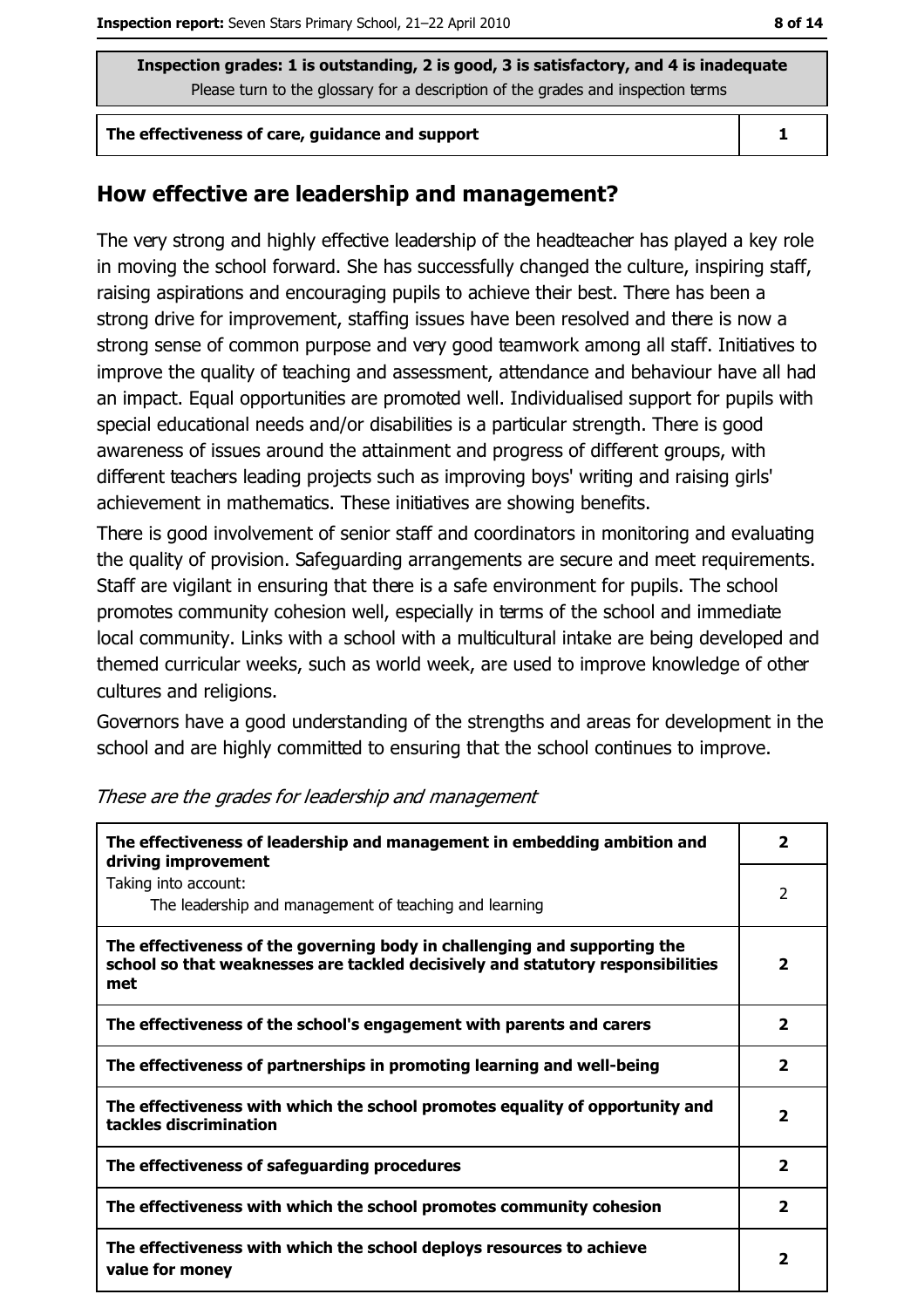### **Early Years Foundation Stage**

Children make good progress in the Early Years Foundation Stage. They enter Nursery with skills at levels well below those typical for children of their age and by the time they join Key Stage 1 they have reached average to below average levels of attainment. Specific focus is given to developing communication, personal and social skills and, as a result, children's language development and social skills are much improved by the time they enter Year 1. Children have very good relationships with adults and play well individually and together. They are motivated and enthusiastic to join in activities.

Adults demonstrate a good knowledge of how children learn and develop as well as their welfare requirements. They have created a warm and welcoming environment with opportunities for children to make good progress in all six areas of development. Activities are well planned and based on thorough and accurate observations. All children are suitably challenged. Regular assessment and half-termly progress reviews lead to clear individual targets being set and staff are able to demonstrate how they have raised children's achievement. Very effective relationships are developing with parents and carers. Leadership is very strong and all staff work well as a team. There are effective systems for monitoring and review with appropriate plans for improvement based on accurate self-evaluation.

| <b>Overall effectiveness of the Early Years Foundation Stage</b>                             |  |  |
|----------------------------------------------------------------------------------------------|--|--|
| Taking into account:<br>Outcomes for children in the Early Years Foundation Stage            |  |  |
| The quality of provision in the Early Years Foundation Stage                                 |  |  |
| The effectiveness of leadership and management of the Early Years<br><b>Foundation Stage</b> |  |  |

These are the grades for the Early Years Foundation Stage

### **Views of parents and carers**

Parents and carers are very positive about the school. One example of a positive comment about the support provided by the school came from the parent of a child who had moved from another area: 'She has settled in brilliantly due to all the support from her fantastic teachers and the staff. They have gone out of their way to ensure she settled in well and she has come on brilliantly.' Another wrote, 'Since being at Seven Stars his progress has been exceptional, the head and teaching staff are brilliant.

A small minority of parents and carers had concerns about the way the school deals with unacceptable behaviour. Inspectors found that the school systems for behaviour management generally work well and pupils perceive them to be fair and effective.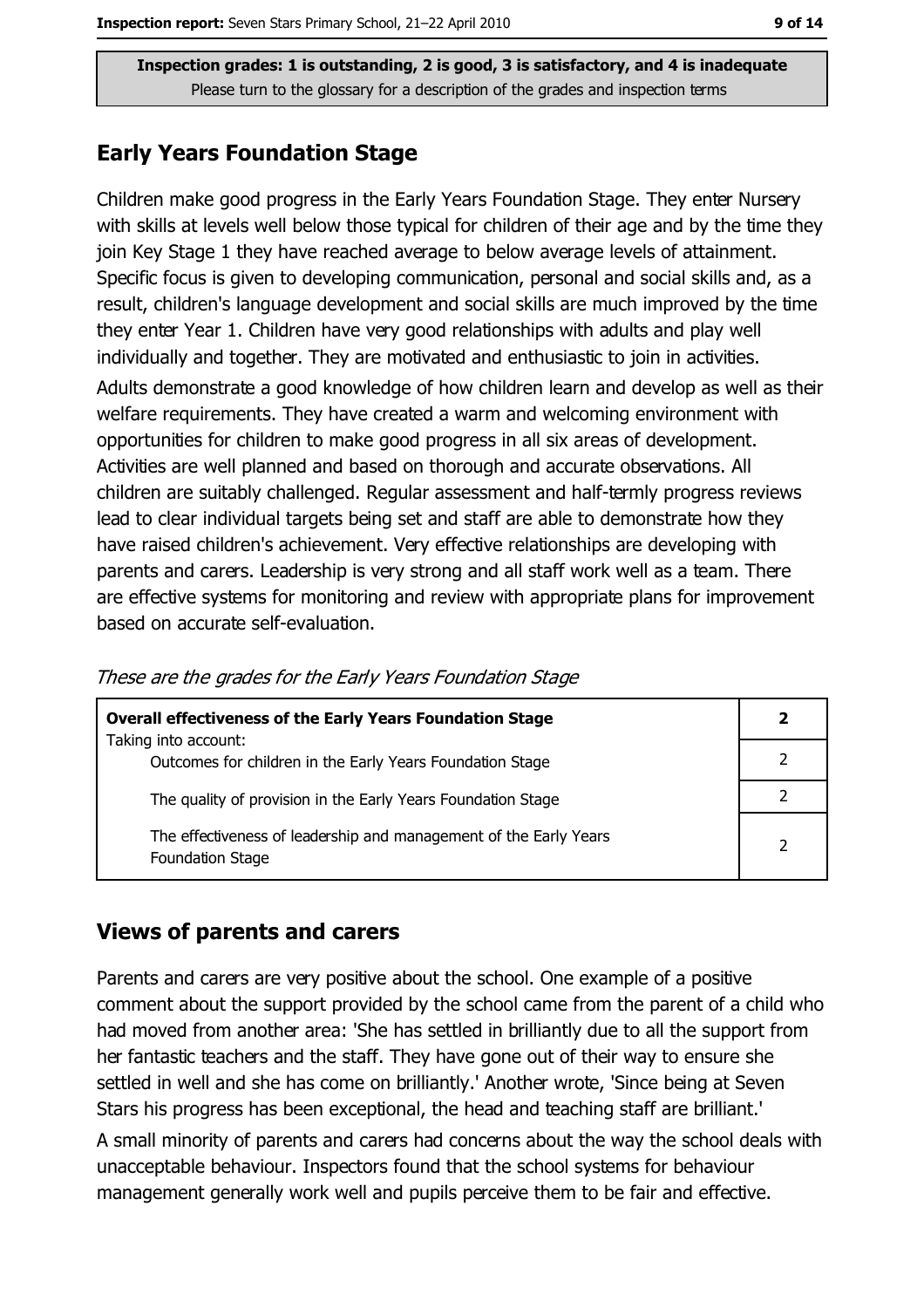### Responses from parents and carers to Ofsted's questionnaire

Ofsted invited all the registered parents and carers of pupils registered at Seven Stars Primary School to complete a questionnaire about their views of the school.

In the questionnaire, parents and carers were asked to record how strongly they agreed with 13 statements about the school.

The inspection team received 37 completed questionnaires by the end of the on-site inspection. In total, there are 154 pupils registered at the school.

| <b>Statements</b>                                                                                                                                                                                                                                       | <b>Strongly</b><br><b>Agree</b> | <b>Strongly</b><br><b>Disagree</b><br><b>Agree</b><br>disagree |              |               |                |               |              |               |
|---------------------------------------------------------------------------------------------------------------------------------------------------------------------------------------------------------------------------------------------------------|---------------------------------|----------------------------------------------------------------|--------------|---------------|----------------|---------------|--------------|---------------|
|                                                                                                                                                                                                                                                         | <b>Total</b>                    | $\frac{1}{2}$                                                  | <b>Total</b> | $\frac{0}{0}$ | <b>Total</b>   | $\frac{0}{0}$ | <b>Total</b> | $\frac{1}{2}$ |
| My child enjoys school                                                                                                                                                                                                                                  | 25                              | 68                                                             | 11           | 30            | 1              | 3             | 0            | 0             |
| The school keeps my child<br>safe                                                                                                                                                                                                                       | 24                              | 65                                                             | 13           | 35            | $\mathbf 0$    | 0             | 0            | 0             |
| The school informs me<br>about my child's progress                                                                                                                                                                                                      | 19                              | 51                                                             | 17           | 46            | $\mathbf 0$    | 0             | 0            | 0             |
| My child is making enough<br>progress at this school                                                                                                                                                                                                    | 16                              | 43                                                             | 20           | 54            | $\mathbf 0$    | 0             | 0            | 0             |
| The teaching is good at this<br>school                                                                                                                                                                                                                  | 17                              | 46                                                             | 18           | 49            | $\overline{2}$ | 5             | 0            | 0             |
| The school helps me to<br>support my child's learning                                                                                                                                                                                                   | 19                              | 51                                                             | 17           | 46            | $\mathbf 0$    | 0             | 0            | $\mathbf 0$   |
| The school helps my child to<br>have a healthy lifestyle                                                                                                                                                                                                | 17                              | 46                                                             | 19           | 51            | $\mathbf 0$    | 0             | 0            | 0             |
| The school makes sure that<br>my child is well prepared for<br>the future (for example<br>changing year group,<br>changing school, and for<br>children who are finishing<br>school, entering further or<br>higher education, or<br>entering employment) | 12                              | 32                                                             | 20           | 54            | $\mathbf{1}$   | 3             | $\mathbf 0$  | $\bf{0}$      |
| The school meets my child's<br>particular needs                                                                                                                                                                                                         | 19                              | 51                                                             | 15           | 41            | $\mathbf{1}$   | 3             | $\Omega$     | 0             |
| The school deals effectively<br>with unacceptable behaviour                                                                                                                                                                                             | 14                              | 38                                                             | 18           | 49            | 4              | 11            | 1            | 3             |
| The school takes account of<br>my suggestions and<br>concerns                                                                                                                                                                                           | 13                              | 35                                                             | 21           | 57            | $\mathbf 0$    | 0             | $\mathbf{1}$ | 3             |
| The school is led and<br>managed effectively                                                                                                                                                                                                            | 17                              | 46                                                             | 18           | 49            | $\mathbf 0$    | 0             | $\mathbf 0$  | 0             |
| Overall, I am happy with my<br>child's experience at this<br>school                                                                                                                                                                                     | 18                              | 49                                                             | 15           | 41            | $\overline{2}$ | 5             | 0            | 0             |

The table above summarises the responses that parents and carers made to each statement. The percentages indicate the proportion of parents and carers giving that response out of the total number of completed questionnaires. Where one or more parents and carers chose not to answer a particular question, the percentages will not add up to 100%.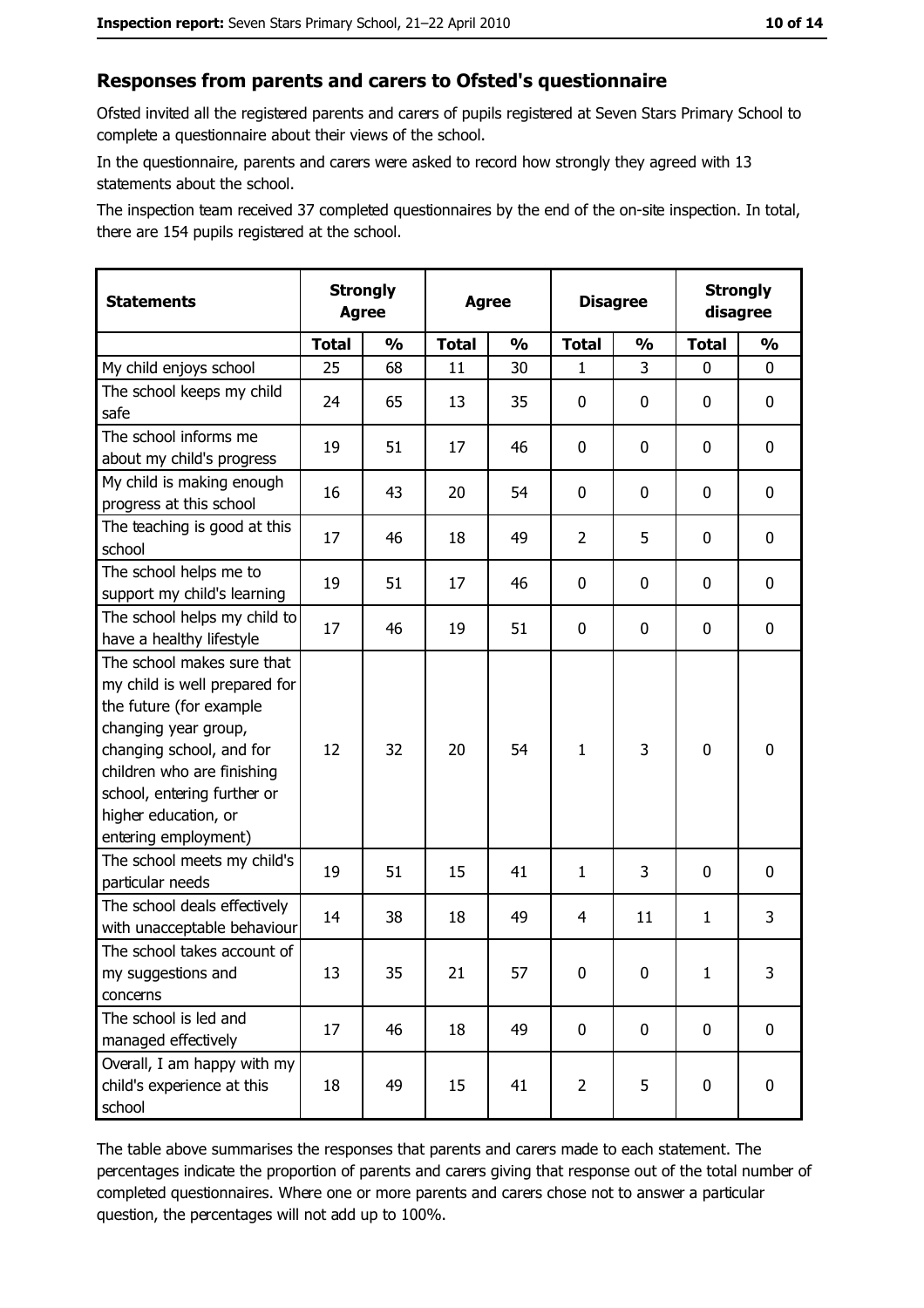# Glossary

| Grade   | <b>Judgement</b> | <b>Description</b>                                                                                                                                                                                                               |
|---------|------------------|----------------------------------------------------------------------------------------------------------------------------------------------------------------------------------------------------------------------------------|
| Grade 1 | Outstanding      | These features are highly effective. An oustanding<br>school provides exceptionally well for its pupils' needs.                                                                                                                  |
| Grade 2 | Good             | These are very positive features of a school. A school<br>that is good is serving its pupils well.                                                                                                                               |
| Grade 3 | Satisfactory     | These features are of reasonable quality. A satisfactory<br>school is providing adequately for its pupils.                                                                                                                       |
| Grade 4 | Inadequate       | These features are not of an acceptable standard. An<br>inadequate school needs to make significant<br>improvement in order to meet the needs of its pupils.<br>Ofsted inspectors will make further visits until it<br>improves. |

### What inspection judgements mean

### **Overall effectiveness of schools**

|                       | Overall effectiveness judgement (percentage of<br>schools) |      |                     |                   |  |
|-----------------------|------------------------------------------------------------|------|---------------------|-------------------|--|
| <b>Type of school</b> | <b>Outstanding</b>                                         | Good | <b>Satisfactory</b> | <b>Inadequate</b> |  |
| Nursery schools       | 51                                                         | 45   | 0                   | 4                 |  |
| Primary schools       | 6                                                          | 41   | 42                  | 10                |  |
| Secondary schools     | 8                                                          | 34   | 44                  | 14                |  |
| Sixth forms           | 10                                                         | 37   | 50                  | 3                 |  |
| Special schools       | 32                                                         | 38   | 25                  | 5                 |  |
| Pupil referral units  | 12                                                         | 43   | 31                  | 14                |  |
| All schools           | 9                                                          | 40   | 40                  | 10                |  |

New school inspection arrangements were introduced on 1 September 2009. This means that inspectors now make some additional judgements that were not made previously.

The data in the table above is for the period 1 September to 31 December 2009 and is the most recently published data available (see www.ofsted.gov.uk). Please note that the sample of schools inspected during the autumn term 2009 was not representative of all schools nationally, as weaker schools are inspected more frequently than good or outstanding schools.

Percentages are rounded and do not always add exactly to 100. Secondary school figures include those that have sixth forms, and sixth form figures include only the data specifically for sixth form inspection judgements.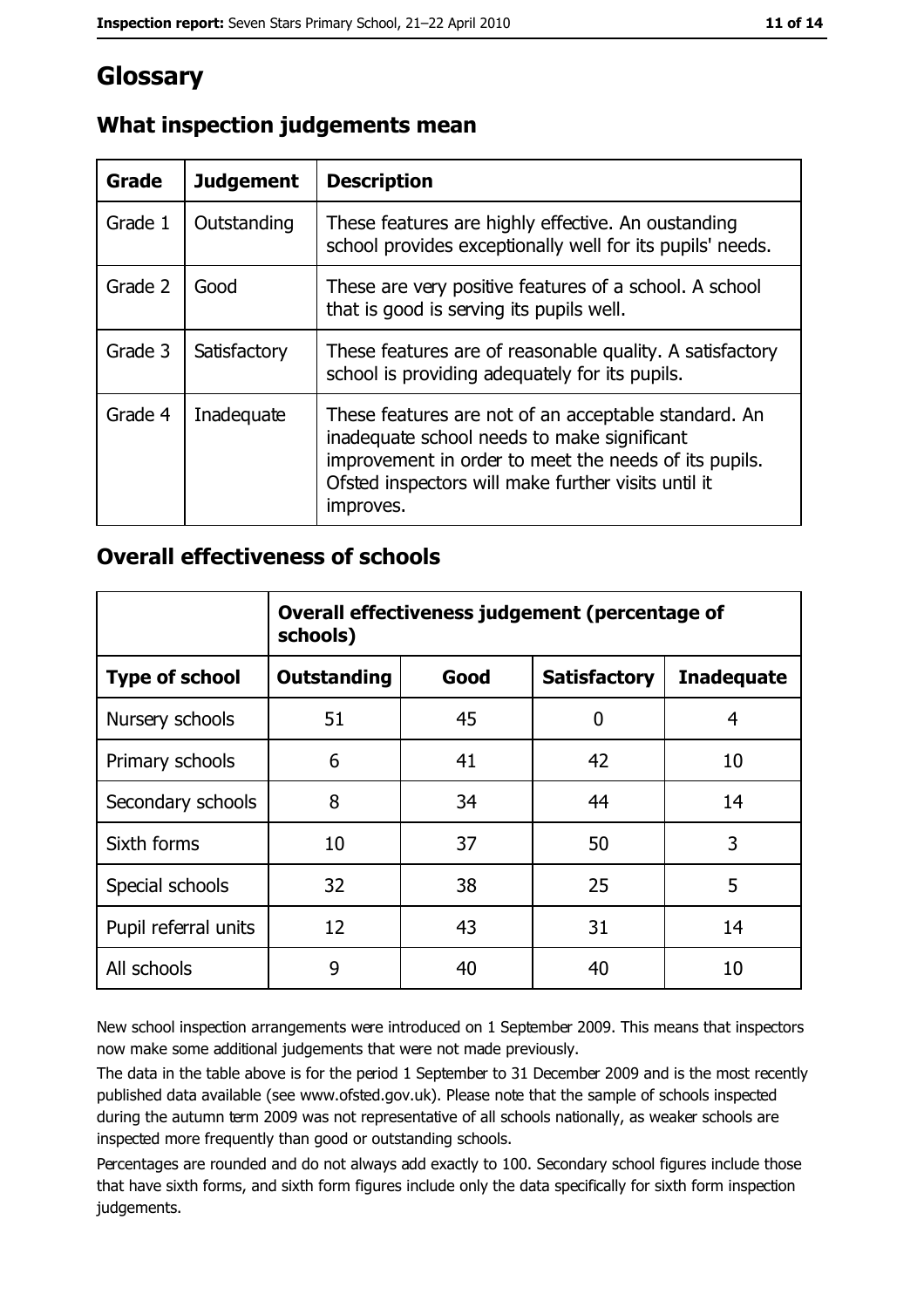# **Common terminology used by inspectors**

| Achievement:               | the progress and success of a pupil in<br>their learning, development or training.                                                                                                                                                                                                                           |
|----------------------------|--------------------------------------------------------------------------------------------------------------------------------------------------------------------------------------------------------------------------------------------------------------------------------------------------------------|
| Attainment:                | the standard of the pupils' work shown by<br>test and examination results and in<br>lessons.                                                                                                                                                                                                                 |
| Capacity to improve:       | the proven ability of the school to<br>continue improving. Inspectors base this<br>judgement on what the school has<br>accomplished so far and on the quality of<br>its systems to maintain improvement.                                                                                                     |
| Leadership and management: | the contribution of all the staff with<br>responsibilities, not just the headteacher,<br>to identifying priorities, directing and<br>motivating staff and running the school.                                                                                                                                |
| Learning:                  | how well pupils acquire knowledge,<br>develop their understanding, learn and<br>practise skills and are developing their<br>competence as learners.                                                                                                                                                          |
| Overall effectiveness:     | inspectors form a judgement on a school's<br>overall effectiveness based on the findings<br>from their inspection of the school. The<br>following judgements, in particular,<br>influence what the overall effectiveness<br>judgement will be.                                                               |
|                            | The school's capacity for sustained<br>improvement.<br>Outcomes for individuals and groups<br>of pupils.<br>The quality of teaching.<br>The extent to which the curriculum<br>meets pupil's needs, including where<br>relevant, through partnerships.<br>The effectiveness of care, guidance<br>and support. |
| Progress:                  | the rate at which pupils are learning in<br>lessons and over longer periods of time. It<br>is often measured by comparing the<br>pupils' attainment at the end of a key<br>stage with their attainment when they<br>started.                                                                                 |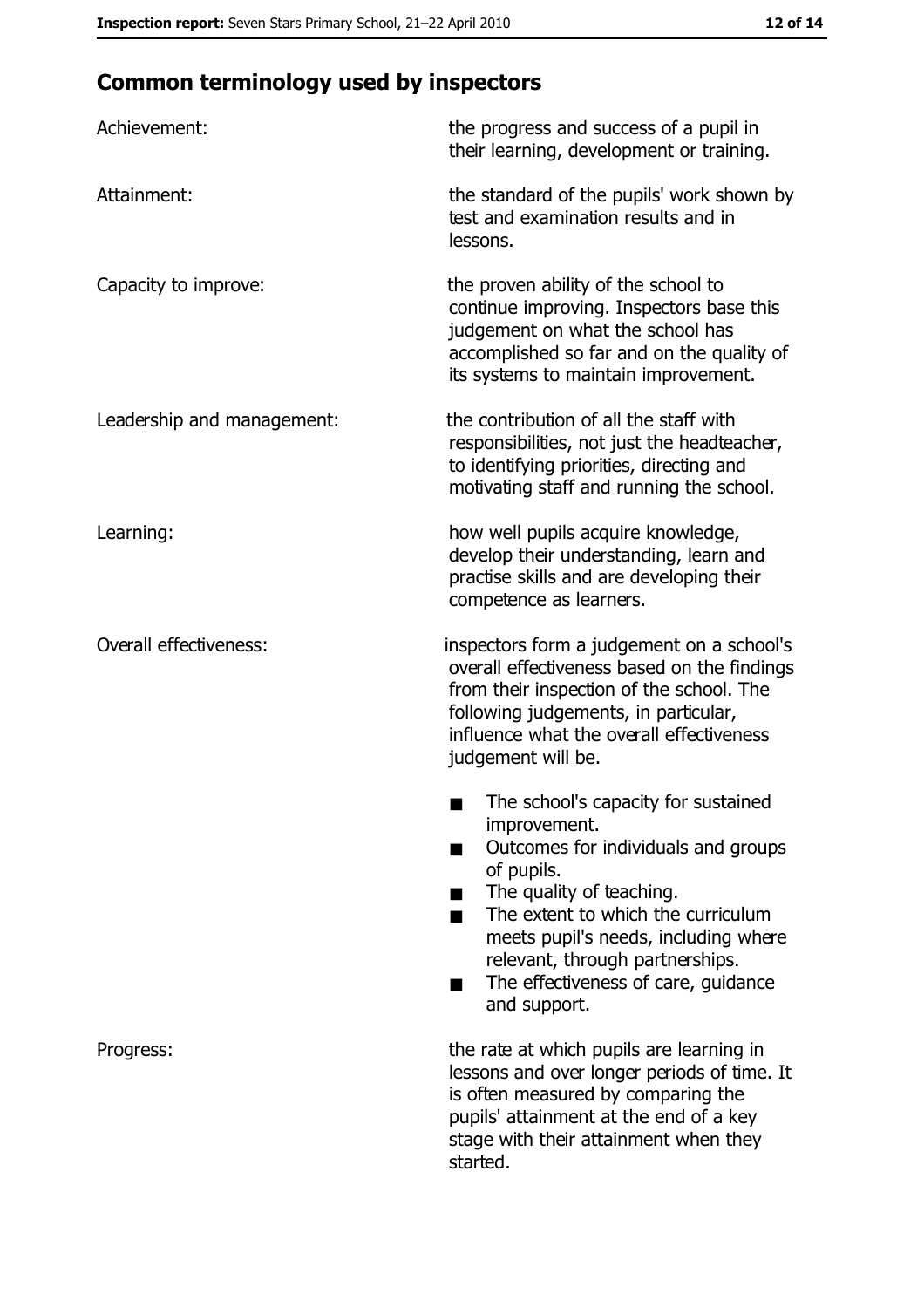This letter is provided for the school, parents and carers to share with their children. It describes Ofsted's main findings from the inspection of their school.



### 23 April 2010

Dear Pupils

Inspection of Seven Stars Primary School, Leyland, PR25 1TD

I would like to thank you for the very warm welcome you gave us when we visited your school. We enjoyed coming into your lessons and talking to you. We found that yours is a good school which gives you excellent care and support. Your parents and carers are rightly very happy with the education the school provides.

In the past standards have been below average. However, you are now doing better because of the good teaching you receive which enables you to make good progress. In lessons teachers organise enjoyable learning opportunities and teaching assistants provide good support, especially for those of you with particular difficulties. We have asked teachers to make sure in lessons that the work is always just the right level of difficulty for every one of you, neither too easy nor too hard. Teachers are working hard to improve the quality of your writing and we want them to make sure you have plenty of opportunities to practise writing and improve your spelling.

The school provides a wide range of interesting activities for you including trips and visits, and plenty of extra-curricular sports which help you to lead healthy lifestyles. You work well in your lessons, enjoy your learning and cooperate well with each other. You told us that you feel safe and that adults will always listen if you have a concern.

The Nursery and Reception classes provide a good start to school life. Almost all of you behave well in lessons and around school and you show respect for adults and each other. We found that you are polite and friendly. A few younger pupils find it difficult to behave appropriately in lessons and we have asked the headteacher and staff to look for more ways to help these children.

Attendance has improved but we have asked the school to try and make it even better. You can help by making sure you come to school every day and continuing to work hard so that you learn as much as possible.

We wish you every success in the future.

Yours sincerely

**Ruth James** 

Her Majesty's Inspector